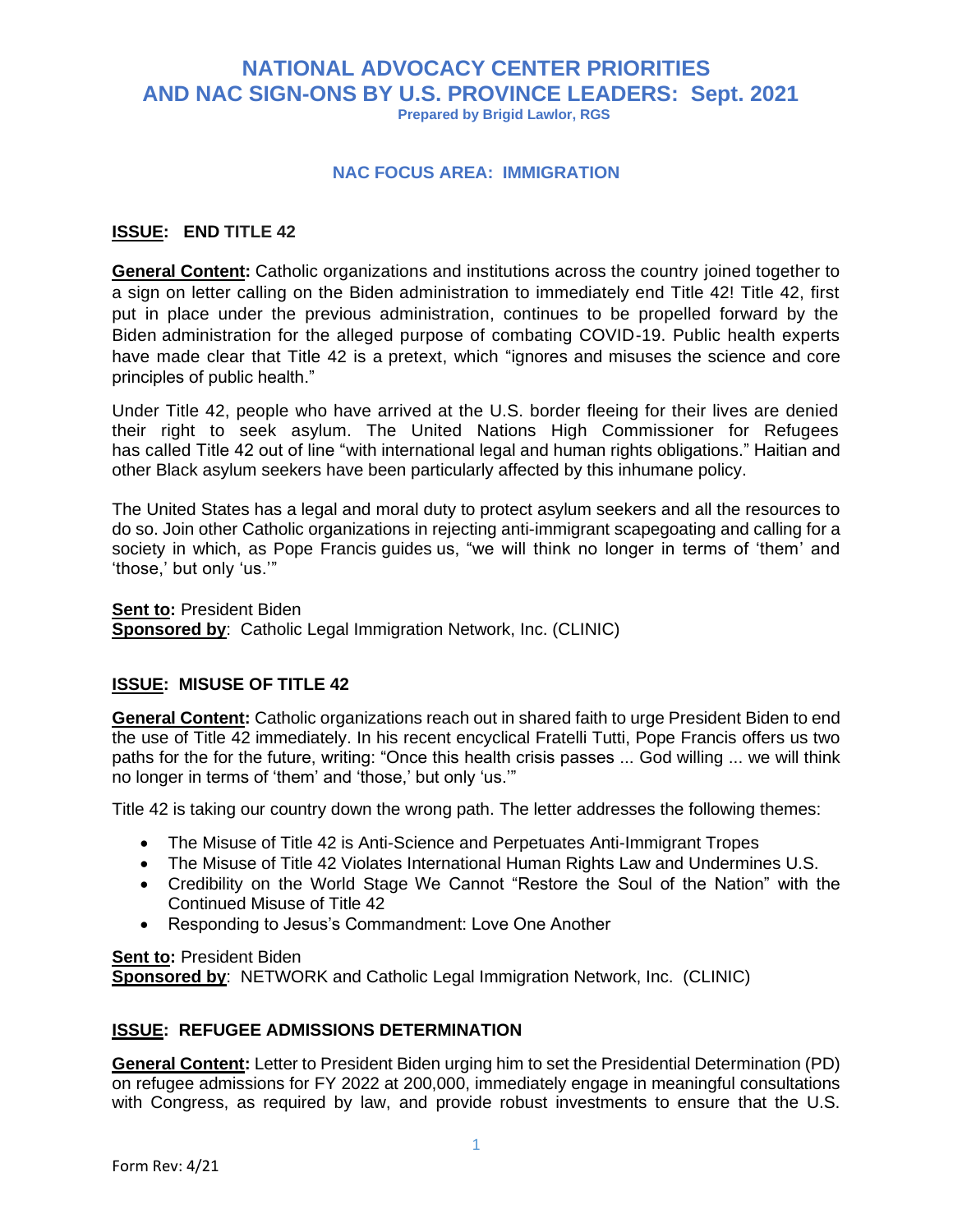resettlement program can meet today's humanitarian crises. This refugee admissions goal ensures that the United States has the flexibility to respond to the acute and profound crisis in Afghanistan while continuing to resettle refugees fleeing violence and persecution from around the world. The United States government must embrace the full restoration and strengthening of the U.S. resettlement program, and rebuild the essential infrastructure it takes to meet this historic moment.

**Sent to:** President Biden **Sponsored by: Interfaith Immigration Coalition** 

### **ISSUE: FAITH LEADERS: URGE BIDEN TO SET FY22 PD AT 200,000**

**General Content:** As we face the worst refugee crisis in history, it is vital that the Biden administration set a robust refugee admissions goal for FY 2022 at 200,000 and advocate for a robust level of funding for the U.S. resettlement program, commensurate with this goal and taking into consideration the urgent need to rebuild our nation's capacity to provide welcome. Our call to the administration to commit to resettling up to 200,000 refugees harkens back to 1980 when the [United States welcomed](https://www.wrapsnet.org/documents/Refugee%20Admissions%20by%20Region%20since%201975%20as%20of%2010-5-20.pdf) over 207,000 refugees in a single year. This refugee admissions goal ensures that the United States has the flexibility to respond to the acute and profound crisis in Afghanistan while continuing to resettle refugees fleeing violence and persecution from around the world. The United States government must embrace the full restoration and strengthening of the U.S. resettlement program, and rebuild the essential infrastructure it takes to meet this historic moment.

**Sent to: President Joseph R. Biden Sponsored by**: Church World Service

#### **ISSUE: ENLISTMENT AND NATURALIZATION**

**General Content:** Certain policy guidance from the U.S. Department of Defense (DOD) and the subsequent changes to the National Defense Authorization Act (NDAA) have effectively ended the Military Accessions Vital to the National Interest (MAVNI) program, the sole pathway to enlistment and later naturalization for recipients of DACA and TPS. Immigrants have a long history in the armed forces, and the United States cannot afford to block talented, dedicated recruits from serving the only country they have ever known. Legislative solutions for a path to citizenship for DACA and TPS recipients like the American Dream and Promise Act include provisions for military service, but thousands of immigrants who may qualify for relief via military service are in reality blocked from serving.

**Sent to:** Under Secretary Cisneros, Rep. Pelosi, Rep. Hoyer, Rep. McCarthy, Sen. Schumer, and Sen. McConnell **Sponsored by**: Dream.US and VoteVets

#### **NAC FOCUS AREA: POVERTY**

#### **ISSUE: BUILD BACK BETTER ACT**

**General Content:** The letter expresses our enthusiastic support and appreciation for the maternal health provisions included in the Committee on Energy and Commerce print of the Build Back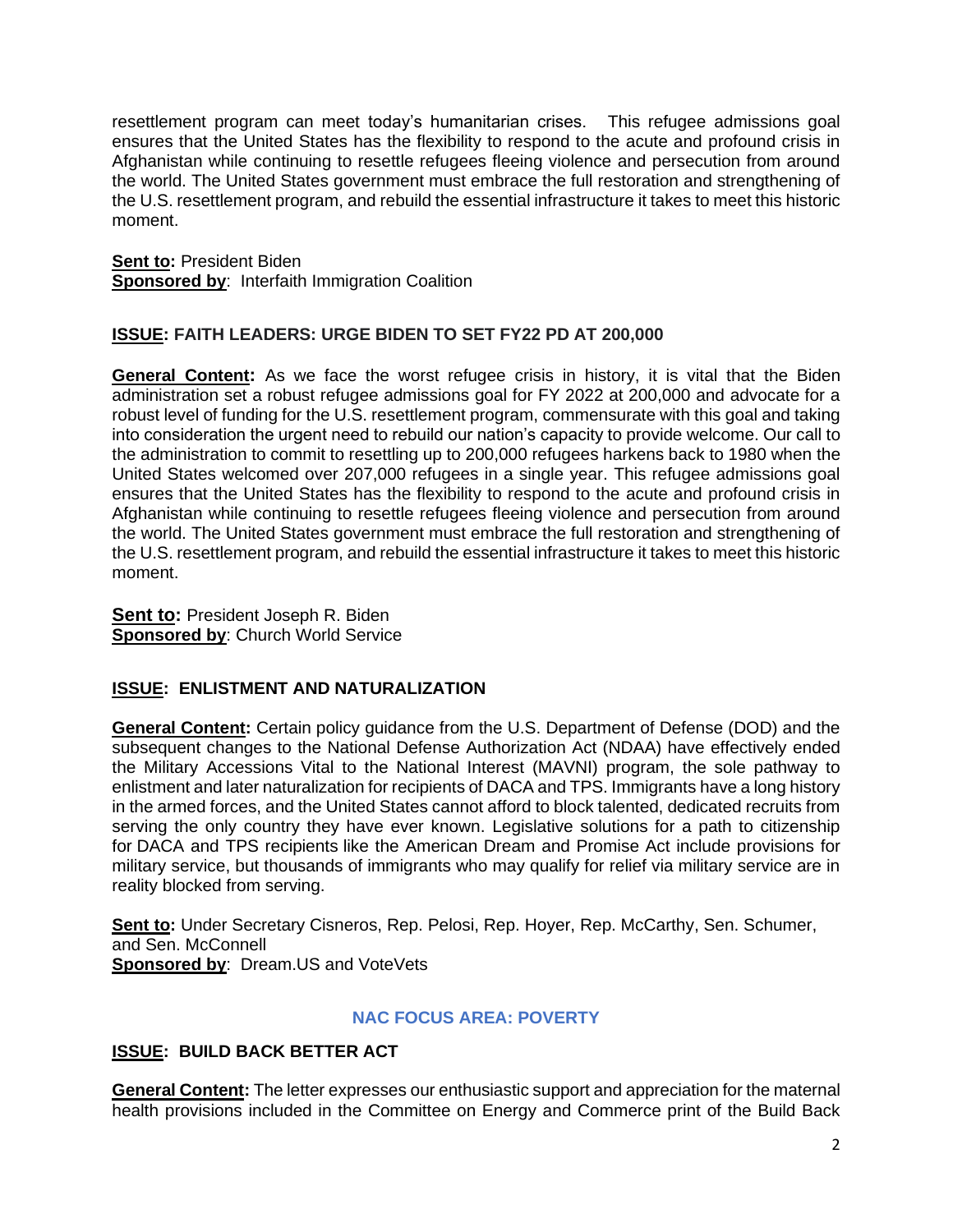Better Act. The Committee has demonstrated commitment to addressing our nation's maternal mortality crisis, which disproportionately impacts Black and Indigenous people, through bold policies that will help us ensure that pregnant and postpartum people have access to critical resources, health care coverage, community-based and social supports, and the high-quality health care they need in order to thrive.

**Sent to:** Speaker Pelosi, Majority Leader Schumer, Leader McConnell, Leader McCarthy **Sponsored by:** American College of Obstetricians and Gynecologists

• Also Racial Justice

## **ISSUE: BUILD BACK BETTER ACT**

**General Content:** As we emerge from the depths of the COVID crisis and the economic fallout, the House Committees have prioritized bold legislation that will bring about a just, sustainable, and inclusive recovery, one that addresses the systemic issues and racial injustices laid bare by the pandemic. Issues we want included are: to hold firm on \$3.5 trillion dollars of investment targeted at vulnerable families and communities. 1) Support basic human needs and allow all individuals to live with dignity (includes child care, housing, etc.), 2) Permanently close the Medicaid Health Gap and strengthen access to quality, affordable health care, 3) Include a pathway to citizenship for essential immigrant workers, farmworkers, people with DACA, TPS, and DED, and their families in the upcoming recovery packages, 4) Address the climate crisis with an emphasis on environmental justice, 5) Pay for these historic investments by raising taxes on wealthy individuals and corporations to bring more fairness and equity to our tax code, Reject additional money for the already-bloated Pentagon budget

#### **Sent to: Members of Congress**

**Sponsored by:** Washington Interreligious Staff Community (WISC)

• Also Covid-19, Environment, Racial Justice, Violence

## **ISSUE: BUILD BACK BETTER PLAN**

**General Content:** Corporate lobbyists representing groups from Big Pharma to dentists have launched [an effort to tank the President's proposals.](https://www.washingtonpost.com/us-policy/2021/08/31/business-lobbying-democrats-reconciliation/) The statement, along with many of the other thoughtful letters and sign-ons can help demonstrate the support for these proposals needed to get BBB across the finish line.

**Sent to:** Dear Chairman Wyden, Chairman Neal, and Chairman Pallone Cc: Senate Finance Committee Members, House Ways and Means Committee Members House Energy and Commerce Committee Members, House Education and Labor Committee Members, Majority Leader Schumer, Speaker Pelosi, Chairwoman Murray **Sponsored by: Economic Policy Institute and Institute for Policy Studies** 

## **ISSUE: BUILD BACK BETTER PLAN**

**General Content: Addendum in a letter to previous statement:** Corporate lobbyists representing groups from Big Pharma to dentists have launched [an effort to tank the President's](https://www.washingtonpost.com/us-policy/2021/08/31/business-lobbying-democrats-reconciliation/)  [proposals.](https://www.washingtonpost.com/us-policy/2021/08/31/business-lobbying-democrats-reconciliation/) The statement, along with many of the other thoughtful letters and sign-ons can help demonstrate the support for these proposals needed to get BBB across the finish line.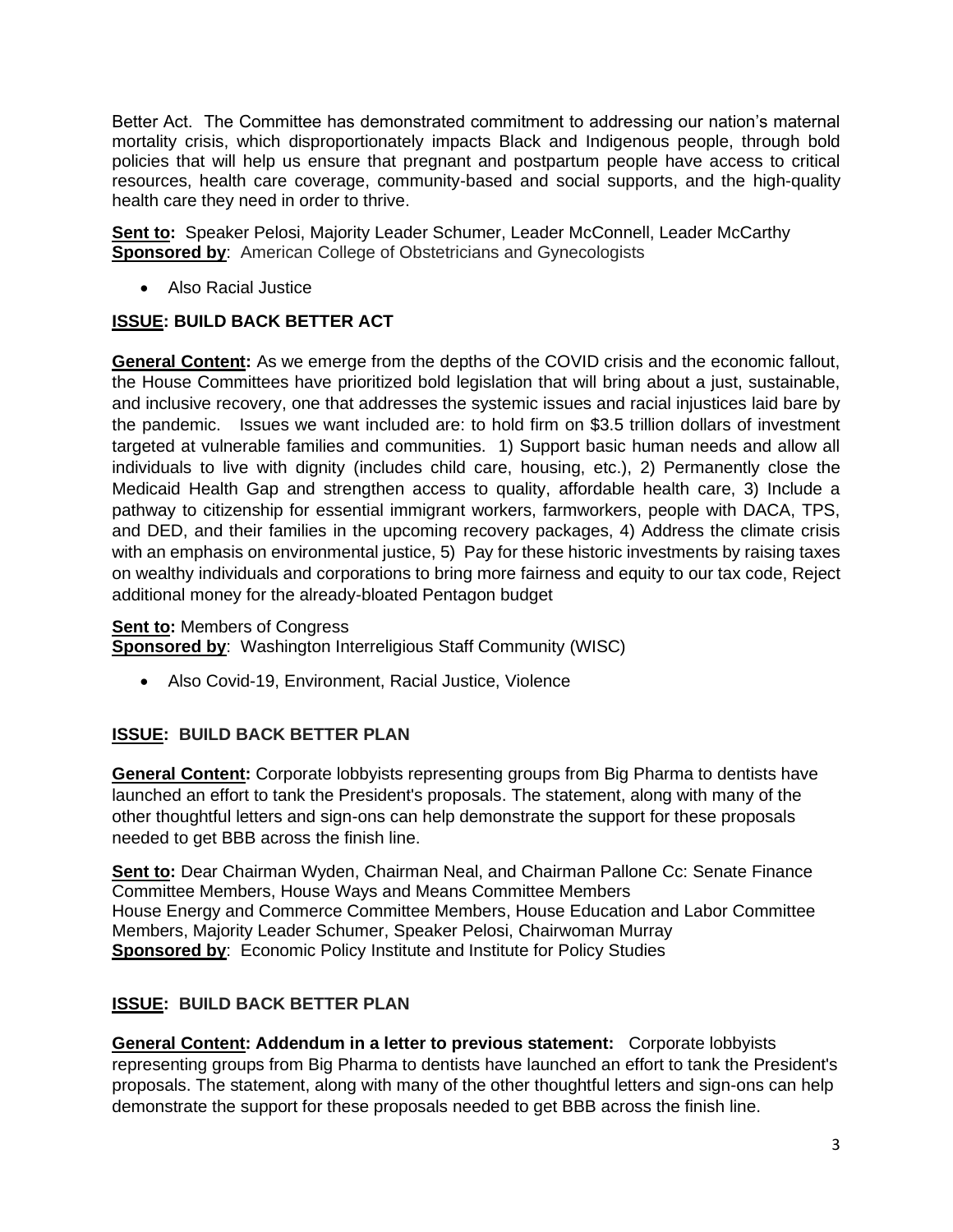**Sent to:** Dear Chairman Wyden, Chairman Neal, and Chairman Pallone Cc: Senate Finance Committee Members, House Ways and Means Committee Members House Energy and Commerce Committee Members, House Education and Labor Committee Members, Majority Leader Schumer, Speaker Pelosi, Chairwoman Murray **Sponsored by**: Economic Policy Institute and Institute for Policy Studies

## **ISSUE: PAID LEAVE PROVISIONS OF THE BUILD BACK BETTER ACT**

**General Content:** The paid leave plan in the Build Back Better package includes a plan for 12 weeks of universal, comprehensive, and equitable paid family and medical leave! The plan is built off of the FAMILY Act and authored by Chairman Richard Neal (MA-1) and other members of the Ways & Means Committee, and would benefit millions of American workers, families, businesses, and individuals, as well as our entire economy.

**Sent to:** Members of Congress **Sponsored by**: Catholic Labor Network

## **ISSUE: TAX RACIAL EQUITY LETTER TO PAY FOR BUILD BACK BETTER**

**General Content:** The letter advocates for the health, well-being, and economic security of Black, Latinx, Asian, Indigenous, and other communities of color. We write to make clear how important it is to communities of color that Congress enact a robust budget reconciliation package of at least \$3.5 trillion in investments in our communities funded through fairer taxes on the rich and corporations. This legislation would advance racial equity by narrowing racial income and wealth gaps, as well as by funding these long-overdue investments."

#### **Sent to: Members of Congress Sponsored by:** NETWORK

• Also Racial Justice

### **ISSUE: EXPANSIONS OF THE CHILD TAX CREDIT (CTC) AND EARNED INCOME TAX CREDIT (EITC) CONTAINED IN THE AMERICAN RESCUE PLAN ACT (ARPA)**

**General Content:** Letter urging Congress to promote and protect civil and human rights in the United States to make permanent, through the reconciliation bill, the temporary expansions of the child tax credit (CTC) and earned income tax credit (EITC) contained in the American Rescue Plan Act (ARPA) and to extend eligibility to include all families, regardless of immigration status. Too many people in communities across the country are struggling to get by. Even before the COVID-19 pandemic, decades of discrimination and institutional racism in almost every area of life, including education, employment, housing, credit and lending, the criminal-legal system, health care, voting, and immigration have left many communities of color vulnerable to poverty.

#### **Sent to: Members of Congress Sponsored by**: The Leadership Conference on Civil and Human Rights

• Also Covid-19, Immigration and Racial Justice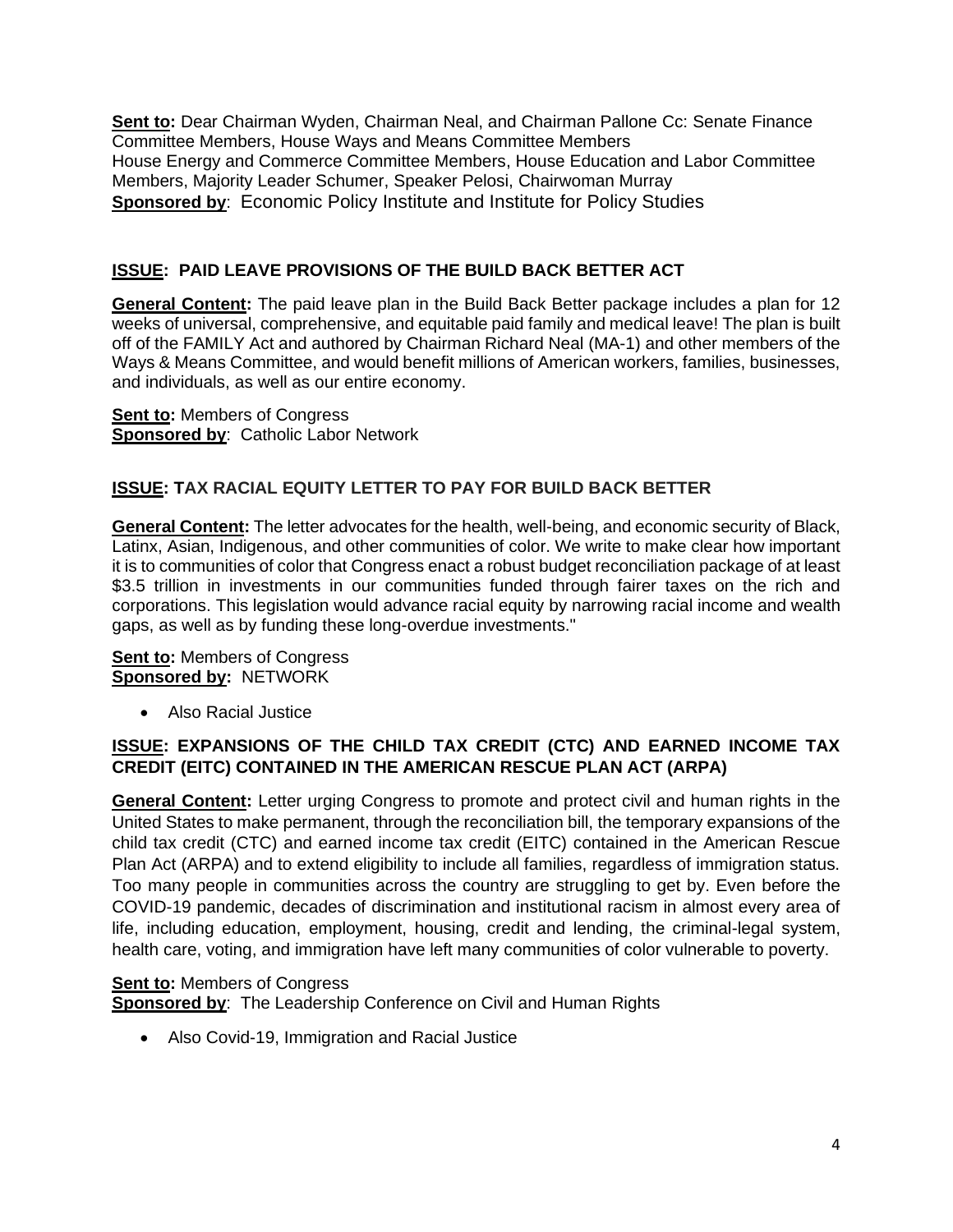#### **ISSUE: COMPREHENSIVE PRESCRIPTION DRUG PRICING REFORMS**

**General Content:** Health care is a human right, not a privilege. Sky high prescription drug prices that put needed and life-saving medications out of reach are an insidious denial of that human right and dignity The letter urges the House of Representatives not to falter at this unique moment and opportunity for you to enact bold legislation to lower prescription drug prices for all Americans. Individuals who have Medicare, job-based health plans, Affordable Care Act plans or otherwise, all need to have affordable drug prices. It is time to stop drug corporations from setting and raising prices as high as they want, anytime they want, through anticompetitive behaviors and pricing that make drugs unaffordable and out of reach for millions of Americans.

**Sent to:** House of Representatives with CCs to: Joseph R. Biden, President of the United States, Charles Schumer, Majority Leader, U.S. Senate, Nancy Pelosi, Speaker of the U.S. House of Representatives Ron Wyden, Chairman of Senate Committee on Finance Richard Neal, Chair, House Ways and Means Committee, Frank Pallone, Chair, House Energy and Commerce Committee, Patty Murray, Chair, Senate Health Education Labor and Pensions Committee, Richard Burr, Ranking Member, Senate Health Education Labor and Pensions Committee, Cathy McMorris Rodgers, Ranking Member, House Energy and Commerce Committee, Kevin Brady, Ranking Member, House Ways and Means Committee, Bobby Scott, Chair, House Education and Labor Committee, Virginia Foxx, Ranking Member, House Education and Labor Committee

**Sponsored by**: AFL-CIO, AFSCME, Families USA, Protect Our Care, Public Citizen

## **ISSUE: DRUG PRICING REFORM**

**General Content:** Letter supporting the drug price reform language that was released by the Energy and Commerce Committee including a special thank you.

**Sent to: Chair Pallone Sponsored by**: Families USA

#### **ISSUE: STRONG RX PRICING REFORMS AND IMPROVEMENTS TO THE MEDICARE DENTAL PROVISIONS**

**General Content:** Letter to Majority Leader Schumer and Chairman Wyden urging them to ensure that the Senate version of the final reconciliation package includes the robust Medicare drug price negotiation language passed through the House Ways and Means Committee, improves the Medicare dental benefit language, and includes other critical Medicare expansion priorities.

**Sent to:** Congressional and Committee Leadership, Majority Leader Schumer, and Chairman Wyden

**Sponsored by: Public Citizen** 

#### **ISSUE: AMENDMENTS TO THE NATIONAL DEFENSE AUTHORIZATION ACT** (**NDAA)**

**General Content:** A letter expresses opposition to the current sky-high Pentagon budget and urge them to vote in favor of two amendments to the NDA) for Fiscal Year 2022 that would reduce it. [Amendment 1], led by Rep. Barbara Lee, would overturn the nearly \$25 billion increase that the House Armed Services Committee added to the Pentagon topline during markup of the NDAA. [Amendment 2], led by Rep. Mark Pocan, would go further by reducing the topline by 10 percent from the authorized level, exempting military personnel and the Defense Health Program.

Pouring billions more into the military, far beyond even the level requested by President Biden,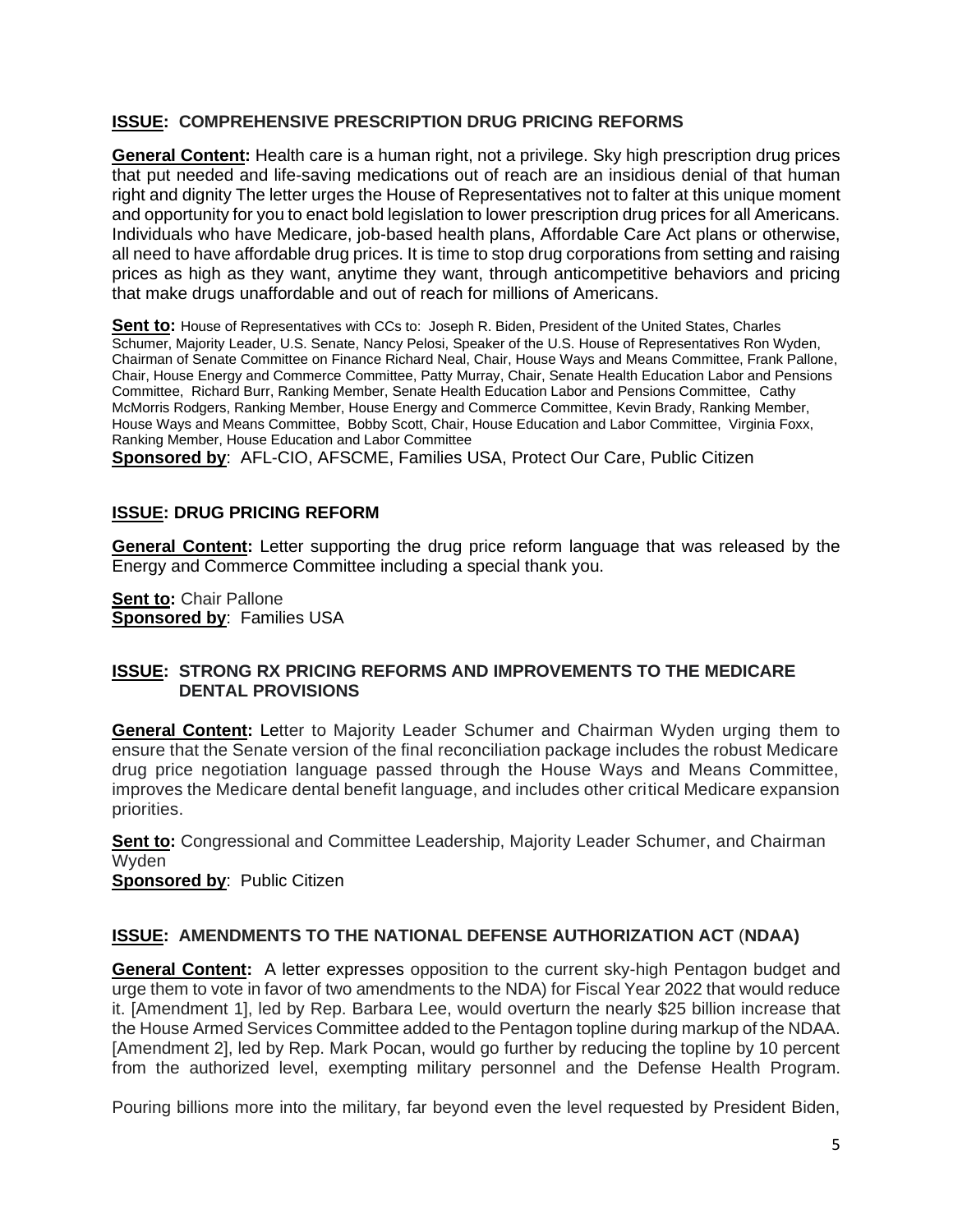sends exactly the wrong message at this moment in history. We are struggling to end a deadly pandemic, work against the looming climate crisis, confront racial injustice, and secure badly needed relief for working people all over the country. These are problems that no amount of military spending could ever solve. Yet we are consistently told that resources are finite and asked how we will pay for efforts to address these challenges even as there always appears to be plenty of money to buy new and unnecessary weapons and fill the pockets of weapons contractors.

#### **Sent to:** Members of Congress **Sponsored by**: People-Over-Pentagon and Public Citizen

Also Covid – 19, Environmental Degradation and Racial Justice

## **ISSUE: NATIONAL DEFENSE AUTHORIZATION ACT** (NDAA) - 1033 Program

**General Content:** Rep. Pressley's NDAA floor amendment on the 1033 Program would place a moratorium on the transfer of all military equipment and weapons to law enforcement agencies. His office asked for the support of organizations that could endorse the amendment.

#### **Sent to:** House of Representatives **Sponsored by:** Rep. Pressley's office

• Also, Covid-19, Immigration and Racial Justice

### **ISSUE: VETERANS AND CONSUMERS FAIR CREDIT ACT (National Federal Interest Cap)**

**General Content:** Civil rights, community, consumer, faith, housing, labor, legal services, senior rights, small business, and veterans' organizations and academics write in strong support of Veterans and Consumers Fair Credit Act, which would extend the Military Lending Act's 36% interest rate cap on consumer loans to all Americans, including veterans, Gold Star Families, and un-activated reservists

**Sent to:** Chairman Sherrod Brown and Ranking Member Patrick Toomey United States Senate Committee on Banking, Housing, and Urban Affairs **Sponsored by**: Consumer Federation of America

## **ISSUE: PENTAGON BUDGET REDUCTIONS**

**General Content:** Letter in opposition to the current sky-high Pentagon budget and urge you to vote in favor of two amendments to the National Defense Authorization Act (NDAA) for Fiscal Year 2022 that would reduce it. [Amendment 1], led by Representative Barbara Lee, would overturn the nearly \$25 billion increase that the House Armed Services Committee added to the Pentagon topline during markup of the NDAA. [Amendment 2], led by Representative Mark Pocan, would go further by reducing the topline by 10 percent from the authorized level, exempting military personnel and the Defense Health Program.

Pouring billions more into the military, far beyond even the level requested by President Biden, sends exactly the wrong message at this moment in history. We are struggling to end a deadly pandemic, work against the looming climate crisis, confront racial injustice, and secure badly needed relief for working people all over the country. These are problems that no amount of military spending could ever solve.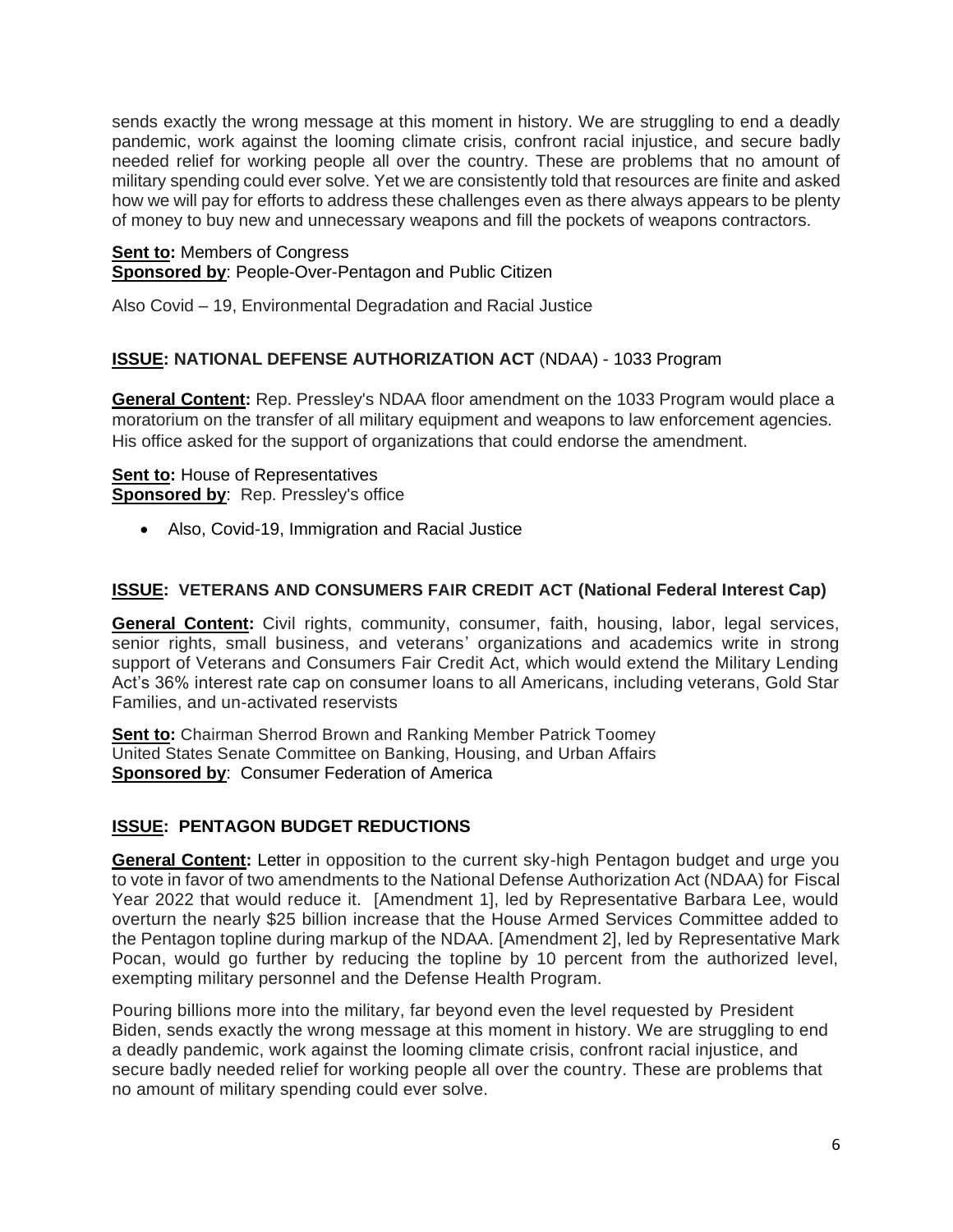#### **Sent to:** Members of Congress **Sponsored by**: Coalition on Human Needs

• Also Covid-19, Environmental Degradation, Racism

#### **NAC FOCUS AREA: U.S. POLICIES THAT AFFECT GOOD SHEPHERD MISSION**

#### **ISSUE: UNGA/GLOBAL VACCINE SUMMIT**

General Content: Letter to President Biden ahead of the 76<sup>th</sup> session of the United Nations General Assembly (UNGA) to urge him to take on a global leadership role and fulfill his promise of addressing COVID-19 around the world. He plans as host of the meeting to announcing an admirable target of 70% of the world's population to be vaccinated within the next year. Reaching this goal, however, will be impossible unless you and other world leaders take action to ensure equitable vaccine distribution. Specifically, he is asked to recommend the following policies:

- launch an ambitious global vaccine manufacturing program with other countries to help produce billions more highly effective doses within one year and support a dedicated financing line item in the Build Back Better Act committing billions of dollars to this effort;
- use your full authorities to require the few firms with monopolies over effective vaccines, diagnostics, and therapeutics to transfer technology and production knowhow to manufacturers in the Global South;
- reallocate excess doses available in high-income countries to countries in the Global South via COVAX or regional procurement mechanisms; and
- work with allied countries on a final text to speedily enact a temporary, emergency waiver of certain World Trade Organization's (WTO) Agreement on Trade Related Aspects of Intellectual Property (TRIPS) rules that create barriers to widespread production of COVID-19 health technologies including vaccines, diagnostics, and treatments.

**Sent to:** President Biden **Sponsored by**: The National Clinician Scholars Program

#### **VOTING RIGHTS**

#### **NAC: OTHER RELATED AREAS**

## **ISSUE: FREEDOM TO VOTE ACT**

**General Content:** This transformative legislation will protect access to the ballot, end partisan gerrymandering, counter undemocratic and dangerous election subversion efforts, and help to eliminate the undue influence of dark money in our elections.

**Sent to:** Sen. Charles E. Schumer, Majority Leader, U.S. Senate **Sponsored by: Declaration for American Democracy Coalition**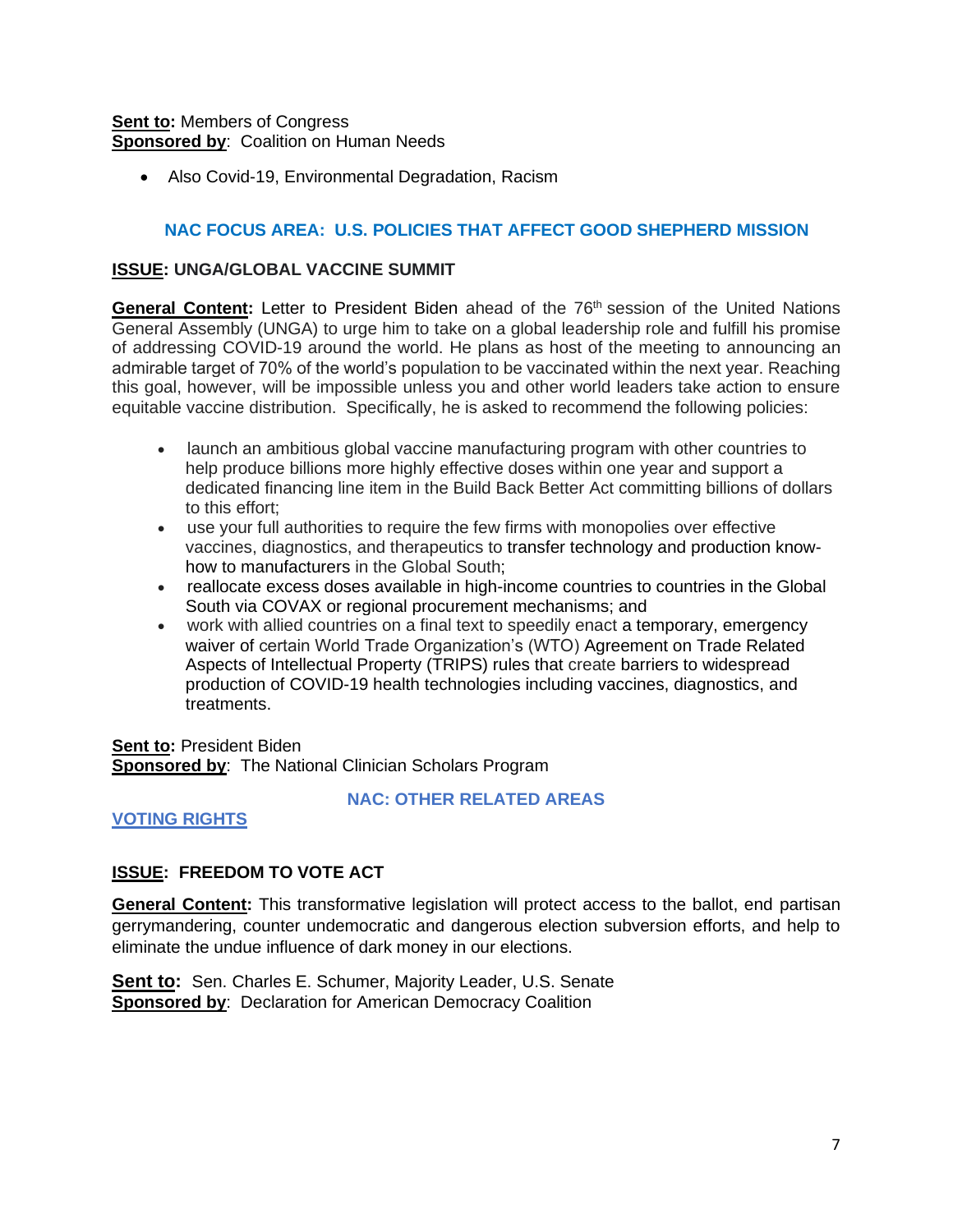### **ISSUE: THE PEOPLE ACT AND THE JOHN LEWIS VOTING RIGHTS ADVANCEMENT ACT**

**General Content:** Request to the Senate: The For the People Act and the John Lewis Voting Rights Advancement Act as a first priority when the Senate returns from recess. The reforms in both bills are critical to returning power to everyday Americans and ensuring their freedom to vote. While our coalition partners represent a diversity of beliefs and traditions, we unite around the common goal of creating a healthier, thriving democracy. The letter urges Senators to prioritize passage of these pro-voter, anti-corruption reforms and to do what it takes to pass them into law as soon as possible.

**Sent to:** Senate

**Sponsored by**: Faithful Democracy

• Also Anti-Racism

## **ENVIRONMENTAL DEGRADATION**

## **ISSUE: INCREASED APPROPRIATIONS FOR INTERNATIONAL CLIMATE CONTROL**

**General Content:** Letter calling for Congress to appropriate increased financing for international climate. The House Appropriations Committee passed their bill including with higher amounts than President Biden requested for several accounts. The letter calls on the Senate to passe higher amounts and that the final bill is as high as possible.

**Sent to:** Members of the Senate **Sponsored by: Natural Resource Defense Councill** 

## **SENTENCING REFORM**

## **ISSUE: SENTENCING REFORM**

**General Content:** In the letter, Faith organizations that represent thousands of people of faith across the United States state the belief that justice should be a balm of healing and a means of bring about equality for all people. Unfortunately, the criminal justice system still falls far short of this. Right now, Black men are six times as likely to be incarcerated as white men and Latinos are 2.4 times as likely. The exploding prison population is driven largely by harsh and outdated sentences that are punitive rather than restorative in nature. Therefore, this request urges the U. S. Senate to make immediate steps to pass important sentencing reform legislation that builds upon the beginning steps taken with the enactment of the 2018 First Step Act.

**Sent to: Majority Leader Schumer and Minority Leader McConnell Sponsored by**: The Festival Center, Washington, DC

## **AREA: AFGHANISTAN**

#### **ISSUE: SUPPORTING AFGHAN EVACUEES DUE SEPT 16TH**

**General Content:** in supporting a full evacuation of vulnerable Afghans and ongoing protection and support for those left behind, the letter asks Congress to help communities in the United States be fully ready to welcome Afghan refugees and help them integrate and thrive.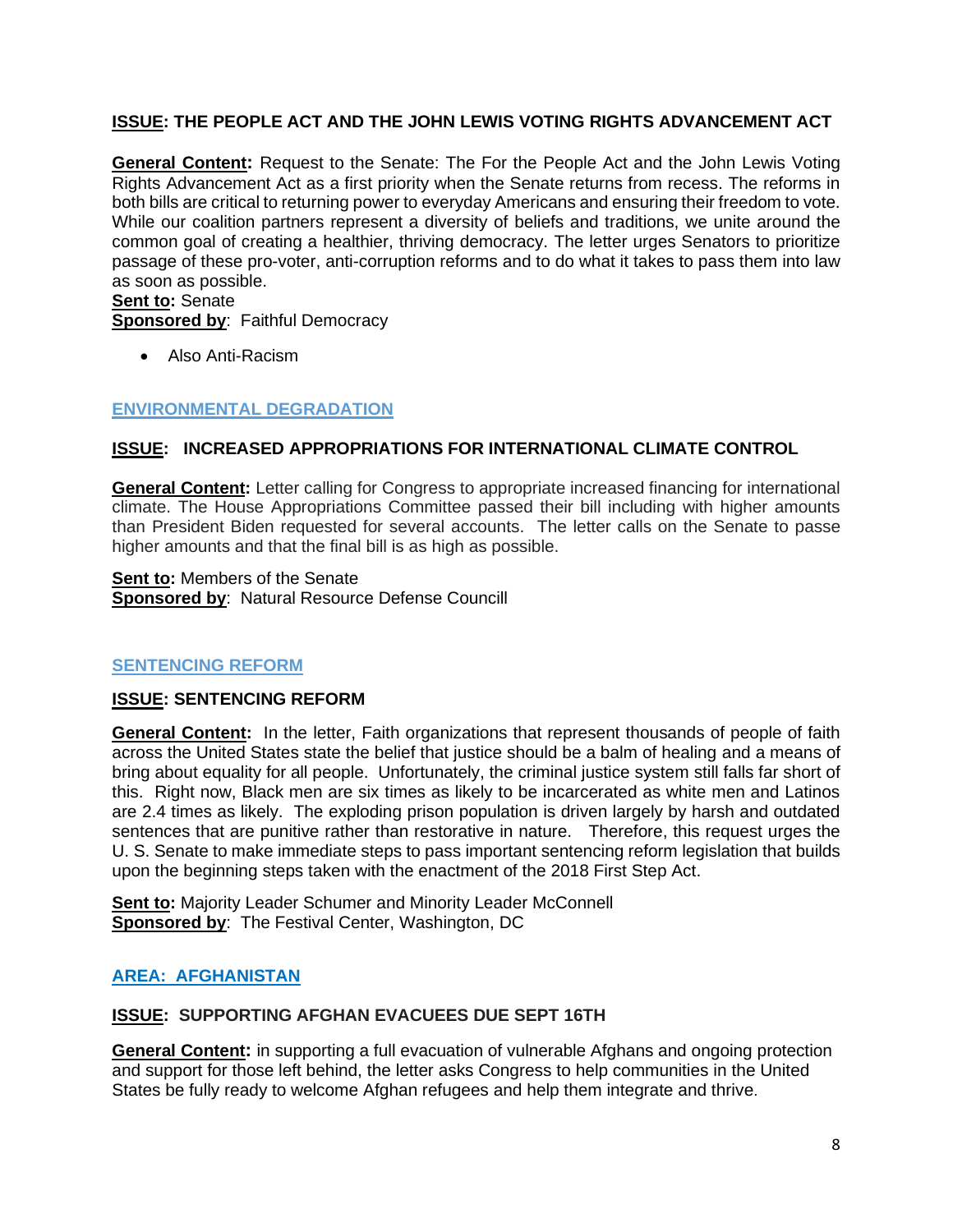With approximately [48,000 Afghan evacuees](https://www.cbsnews.com/news/afghanistan-unaccompanied-children-united-states/?utm_source=facebook&utm_medium=news_tab&utm_content=algorithm) who were in imminent danger arrived in the United States from August 17th-September 1st, and tens of thousands more arrivals expected in the coming weeks, it is critical that Congress take immediate action to ensure Afghan evacuees receive resettlement and integration services and have the chance to apply for legal permanent residence -- and to ensure that our communities have the resources they need to provide these services. Most of our new Afghan neighbors are entering the United States with humanitarian parole, which is temporary immigration relief and does not make them automatically eligible for refugee resettlement services.

**Sent to:** Members of Congress **Sponsored by**: Church World Service

## **RACIAL JUSTICE**

#### **ISSUE: THE TRUTH AND HEALING COMMISSION ON INDIAN BOARDING SCHOOL POLICIES ACT**

**General Content:** This bill would establish the first formal commission in United States history to investigate and document the attempted termination of cultures and languages of Indigenous peoples, assimilation practices, and human rights violations that occurred against American Indians, Alaska Natives, and Native Hawaiians through Indian Boarding School policies. This investigation will be documented through culturally respectful and meaningful public hearings and the Commission will receive guidance from a Truth and Healing Advisory Board to develop recommendations for the Federal Government in a final report due no later than five years after enactment.

**Sent to: Members of Congress Sponsored by: Office of Sen. Warren and Rep Davids** 

# **STATEMENTS**

## **JOINT STATEMENTS WITH OTHER ADVOCACY ORGANIZATIONS**

#### **ISSUE: BUILD BACK BETTER PLAN**

**General Content:** Corporate lobbyists representing groups from Big Pharma to dentists have launched [an effort to tank the President's proposals.](https://www.washingtonpost.com/us-policy/2021/08/31/business-lobbying-democrats-reconciliation/) The statement helps demonstrate the support for the proposals needed to get BBB across the finish line.

We joined organizations to urge Congress to stand up to this pressure and pass President Biden's bold \$3.5 trillion Build Back Better plan by the end of September. This down payment on the needs of our communities begins to meet the full scale of our country's climate, poverty, and inequality emergencies and reform a tax system rigged in favor of the wealthy and large corporations. Biden's Build Back Better plan and the Senate and House budget resolutions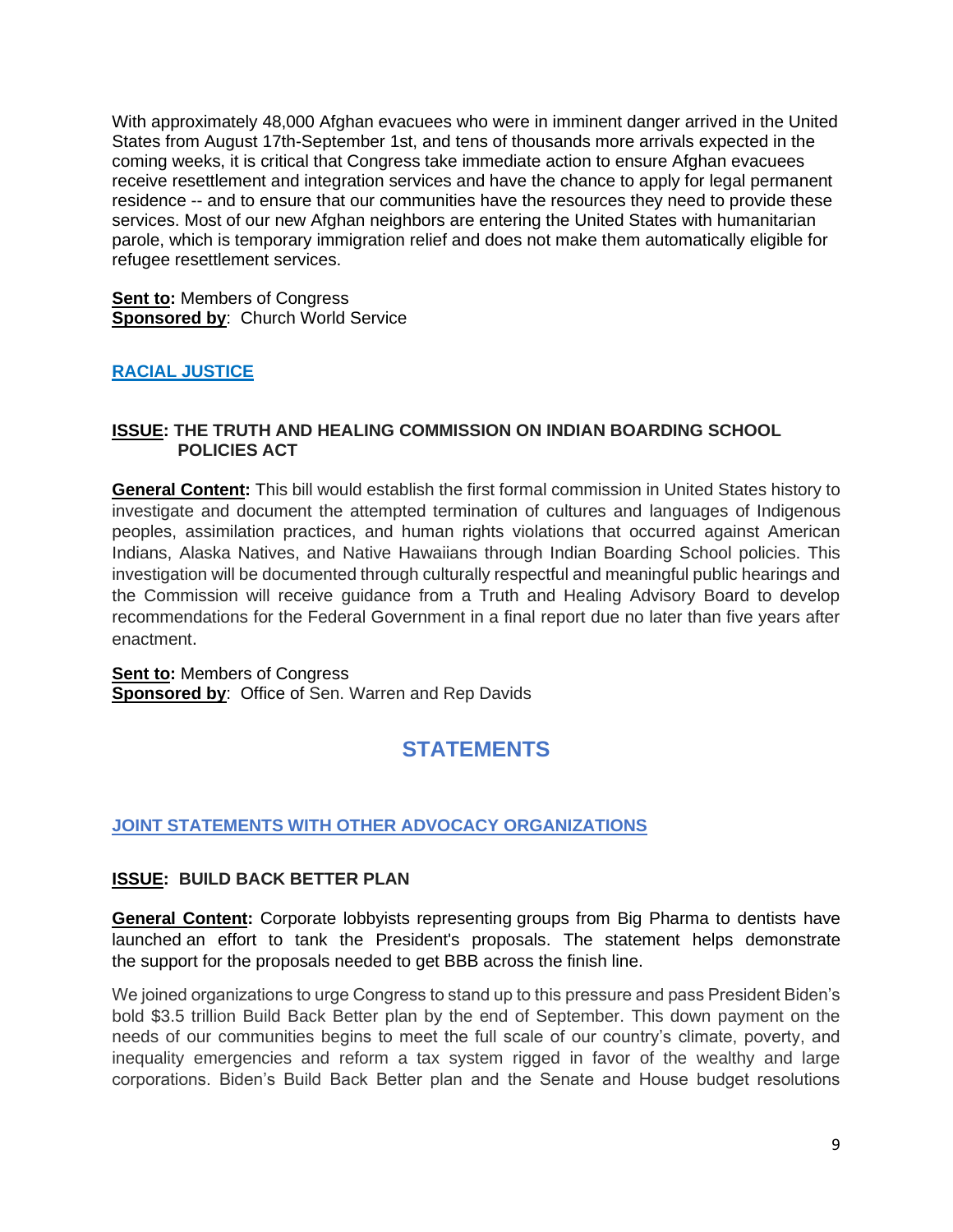passed in August paved the way for many of the priorities that House committees are now considering for inclusion in budget reconciliation legislation.

#### **Sent to: Congress**

**Sponsored by: Economic Policy Institute and Institute for Policy Studies** 

## **ISSUE: BUILD BACK BETTER PLAN**

**General Content: Addendum in a letter to a previous statement:** Corporate lobbyists representing groups from Big Pharma to dentists have launched [an effort to tank the President's](https://www.washingtonpost.com/us-policy/2021/08/31/business-lobbying-democrats-reconciliation/)  [proposals.](https://www.washingtonpost.com/us-policy/2021/08/31/business-lobbying-democrats-reconciliation/) The statement, along with many of the other thoughtful letters and sign-ons can help demonstrate the support for these proposals needed to get BBB across the finish line.

**Sent to:** Dear Chairman Wyden, Chairman Neal, and Chairman Pallone Cc: Senate Finance Committee Members, House Ways and Means Committee Members House Energy and Commerce Committee Members, House Education and Labor Committee Members, Majority Leader Schumer, Speaker Pelosi, Chairwoman Murray **Sponsored by:** Economic Policy Institute and Institute for Policy Studies

### **ISSUE: BUILD BACK BETTER**

National Faith Leaders Calls for Wealthiest Americans to Pay Fair Share of Taxes in Build Back Better Plan

**Sent to:** Media sources **Initiated by:** Faith in Public Life

## **ISSUE: CONSIGN FOSIL FUELS TO HISTORY**

#### Statement by Catholic leaders in G20 Countries on Consigning Fossil Fuels to History

**General Content:** "Investments in fossil fuels continue to rise, even though scientists tell us that fossil fuels should remain underground…We continue along old paths because we are trapped by our faulty accounting and by the corruption of vested interests. We still reckon as profit what threatens our very survival." (Pope Francis)

The voices from the communities we work with are ringing out. Climate change is a present reality that is affecting our brothers and sisters around the world, particularly those in poor and climate vulnerable communities who have contributed to this issue the least. We see increasingly severe and frequent droughts and floods, loss of crops, and destruction of land. We cannot and must not be quiet in the face of such suffering and injustice.

The science is clear. The world needs to keep fossil fuels in the ground if we are to limit global warming to a below 1.5 degrees temperature rise by the end of 2030. We therefore call on our governments to use the G20 meetings in October to consign fossil fuels to history by:

1. Stopping any new developments of coal, oil, and gas within our own countries.